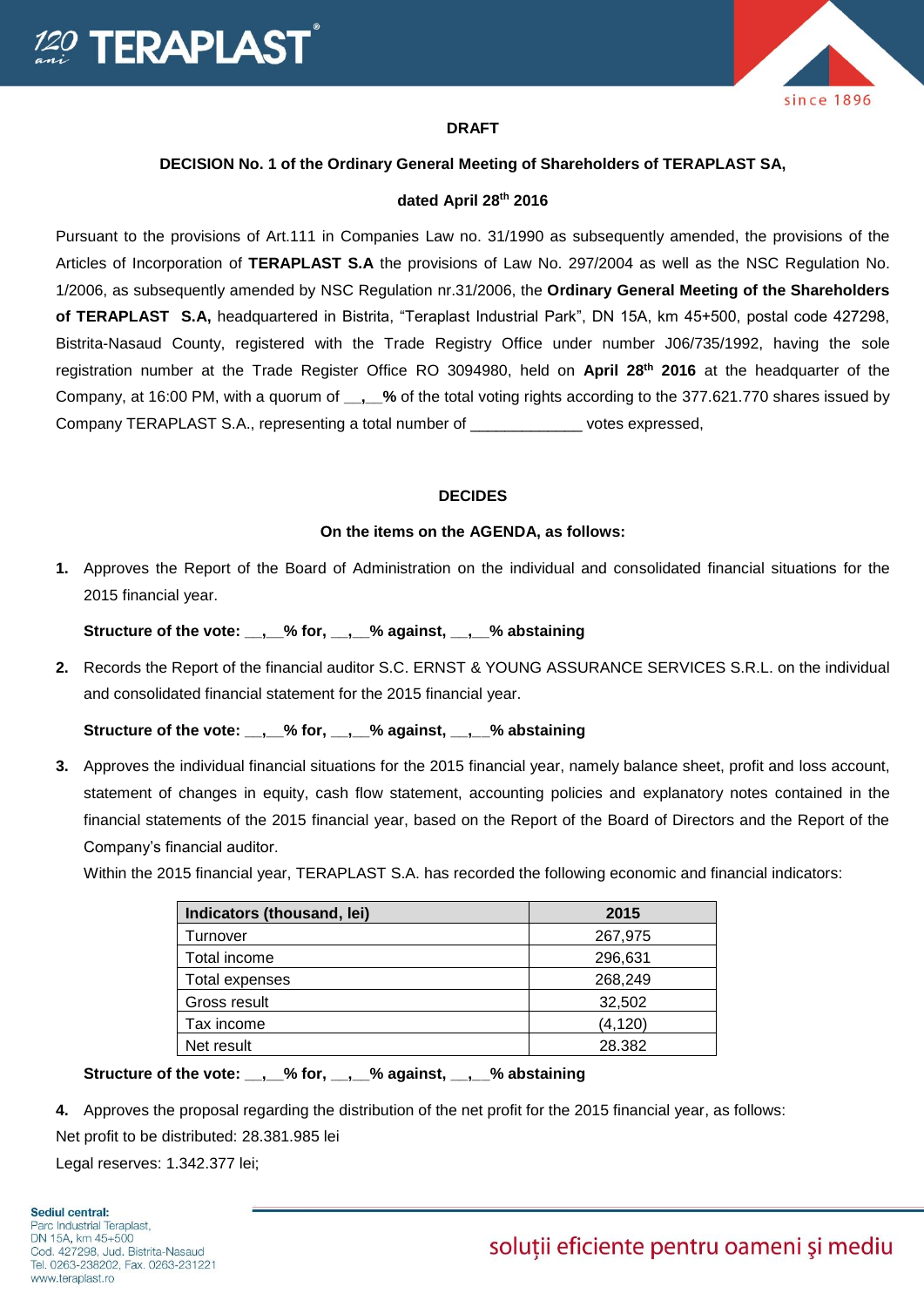Dividends distribution: 4.531.461 lei, proposed gross dividend/share being 0.012 lei;

Other reserves: 18.881.089 lei

Retained earnings 3.627.058 lei

**Structure of the vote: \_\_,\_\_% for, \_\_,\_\_% against, \_\_,\_\_% abstaining**

**5.** Approves the consolidated financial statements for the 2015 financial year, according to the Report of the Board of Directors and the Report of the Company's financial auditor.

**Structure of the vote: \_\_,\_\_% for, \_\_,\_\_% against, \_\_,\_\_% abstaining**

**6.** Approves the discharge of the Company's Board of Directors for the 2015 financial year.

**Structure of the vote: \_\_,\_\_% for, \_\_,\_\_% against, \_\_,\_\_% abstaining**

**7.** Approves the Budget of Revenues and Expenses for the 2016 financial year, with the following indicators:

| Indicators (thousand, lei) | 2016    |
|----------------------------|---------|
| Turnover                   | 315,368 |
| Total expenses             | 287,833 |
| Net result                 | 35.973  |
| FRITDA                     | 53.251  |

**Structure of the vote: \_\_,\_\_% for, \_\_,\_\_% against, \_\_,\_\_% abstaining**

**8.** Approves the Investment Program for the 2016 financial year.

Structure of the vote: , % for, , % against, , % abstaining

**9.** Approves the proposal of keeping the level of the remuneration for the member of the Board of Directors for the 2016 financial exercise to the same level as in 2015 financial exercise.

**Structure of the vote: \_\_,\_\_% for, \_\_,\_\_% against, \_\_,\_\_% abstaining**

**10.** Approves the date May 20<sup>th</sup> 2016 as registration date which serves to identify the shareholders who will be affected by the decisions adopted by the General Ordinary Meeting of Shareholders.

**Structure of the vote: \_\_,\_\_% for, \_\_,\_\_% against, \_\_,\_\_% abstaining**

**11.** Approves the date May 19<sup>th</sup> 2016 as **"ex-date**", respectively the date previous to the registration date when the financial instruments, subject of the decision of the corporate bodies, are transacted without the rights resulting from such decision, pursuant to art. 2 letter f) of Regulation No. 6/2009 regarding the exercise of certain rights of the shareholders within the general assemblies of the trading companies, amended and completed by Regulation no. 13/2014 regarding the amendment and completion of certain regulations issued by the Security National Board (herein referred to as NSC Regulation No. 6/2009).

Structure of the vote: , % for, , % against, , % abstaining

**12.** Approves the date June 3<sup>rd</sup> 2016 as **payment day**, as defined by the art. 2, letter g) of NSC Regulation No. 6/2009 and by art. 129, ind.3, alin 2 of the NSC Regulation no.1/2006 regarding issuers and operations with securities.

Structure of the vote: , % for, , % against, , % abstaining